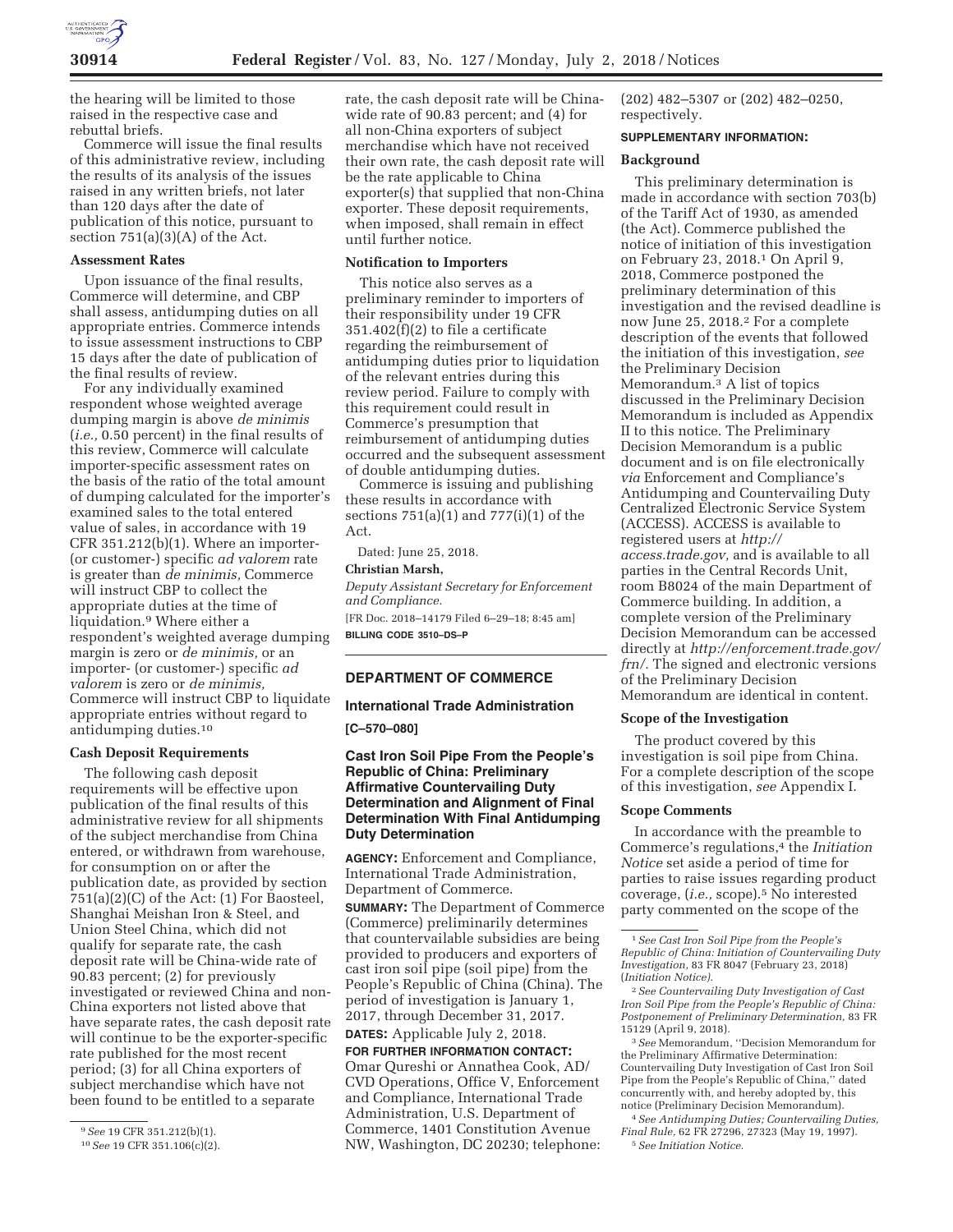investigation as it appeared in the *Initiation Notice.* 

## **Methodology**

Commerce is conducting this investigation in accordance with section 701 of the Act. For each of the subsidy programs found countervailable, Commerce preliminarily determines that there is a subsidy, *i.e.,* a financial contribution by an ''authority'' that gives rise to a benefit to the recipient, and that the subsidy is specific.<sup>6</sup>

Commerce notes that, in making these findings, it relied, in part, on facts available and, because it finds that one or more respondents did not act to the best of their ability to respond to Commerce's requests for information, it drew an adverse inference where appropriate in selecting from among the facts otherwise available.<sup>7</sup> For further information, *see* ''Use of Facts Otherwise Available and Adverse Inferences'' in the Preliminary Decision Memorandum.

#### **Alignment**

As noted in the Preliminary Decision Memorandum, in accordance with section 705(a)(1) of the Act and 19 CFR 351.210(b)(4), Commerce is aligning the final countervailing duty (CVD) determination in this investigation with the final determination in the companion antidumping duty (AD) investigation of soil pipe from China based on a request made by the petitioner.8 Consequently, the final CVD determination will be issued on the same date as the final AD determination, which is currently scheduled to be issued no later than November 7, 2018, unless postponed.

#### **All-Others Rate**

Sections 703(d) and 705(c)(5)(A) of the Act provide that in the preliminary determination, Commerce shall determine an estimated all-others rate for companies not individually examined. This rate shall be an amount equal to the weighted average of the estimated subsidy rates established for those companies individually examined, excluding any zero and *de minimis* rates and any rates based entirely under section 776 of the Act.

Commerce calculated an individual estimated countervailable subsidy rate for Yuncheng Jiangxian Economic Development Zone HengTong Casting Co. Ltd. (HengTong), the only individually examined exporter/ producer in this investigation. Because the only individually calculated rate is not zero, *de minimis,* or based entirely on facts otherwise available, the estimated weighted-average rate calculated for HengTong is the rate assigned to all-other producers and exporters, pursuant to section 705(c)(5)(A)(i) of the Act.

### **Preliminary Determination**

Commerce preliminarily determines that the following estimated countervailable subsidy rates exist:

| Company                                                                                            | Subsidy rate<br>(percent) |
|----------------------------------------------------------------------------------------------------|---------------------------|
| Kingway Pipe Co., Ltd<br>Yuncheng Jiangxian Eco-<br>nomic Development Zone<br>HengTong Casting Co. | 111.20                    |
| $P$ ht $I$<br>All-Others                                                                           | 13.11<br>13.11            |

### **Suspension of Liquidation**

In accordance with section  $703(d)(1)(B)$  and  $(d)(2)$  of the Act, Commerce will direct U.S. Customs and Border Protection (CBP) to suspend liquidation of entries of subject merchandise as described in the scope of the investigation section entered, or withdrawn from warehouse, for consumption on or after the date of publication of this notice in the **Federal Register**. Further, pursuant to 19 CFR 351.205(d), Commerce will instruct CBP to require a cash deposit equal to the rates indicated above.

### **Disclosure**

Commerce intends to disclose its calculations and analysis performed to interested parties in this preliminary determination within five days of its public announcement, or if there is no public announcement, within five days of the date of this notice in accordance with 19 CFR 351.224(b).

#### **Verification**

As provided in section 782(i)(1) of the Act, Commerce intends to verify the information relied upon in making its final determination.

#### **Public Comment**

Case briefs or other written comments may be submitted to the Assistant Secretary for Enforcement and

Compliance no later than seven days after the date on which the last verification report is issued in this investigation. Rebuttal briefs, limited to issues raised in case briefs, may be submitted no later than five days after the deadline date for case briefs.10 Pursuant to 19 CFR 351.309(c)(2) and (d)(2), parties who submit case briefs or rebuttal briefs in this investigation are encouraged to submit with each argument: (1) A statement of the issue; (2) a brief summary of the argument; and (3) a table of authorities.

Pursuant to 19 CFR 351.310(c), interested parties who wish to request a hearing, limited to issues raised in the case and rebuttal briefs, must submit a written request to the Assistant Secretary for Enforcement and Compliance, U.S. Department of Commerce within 30 days after the date of publication of this notice. Requests should contain the party's name, address, and telephone number, the number of participants, whether any participant is a foreign national, and a list of the issues to be discussed. If a request for a hearing is made, Commerce intends to hold the hearing at the U.S. Department of Commerce, 1401 Constitution Avenue NW, Washington, DC 20230, at a time and date to be determined. Parties should confirm by telephone the date, time, and location of the hearing two days before the scheduled date.

### **International Trade Commission Notification**

In accordance with section 703(f) of the Act, Commerce will notify the International Trade Commission (ITC) of its determination. If the final determination is affirmative, the ITC will determine before the later of 120 days after the date of this preliminary determination or 45 days after the final determination.

#### **Notification to Interested Parties**

This determination is issued and published pursuant to sections 703(f) and 777(i) of the Act and 19 CFR 351.205(c).

Dated: June 25, 2018.

### **Christian Marsh,**

*Deputy Assistant Secretary for Enforcement and Compliance.* 

#### **Appendix I—Scope of the Investigation**

The merchandise covered by this investigation is cast iron soil pipe, whether finished or unfinished, regardless of industry or proprietary specifications, and regardless of wall thickness, length, diameter, surface

<sup>6</sup>*See* sections 771(5)(B) and (D) of the Act regarding financial contribution; section 771(5)(E) of the Act regarding benefit; and section 771(5A) of the Act regarding specificity.

<sup>7</sup>*See* sections 776(a) and (b) of the Act.

<sup>8</sup>*See* the petitioner's Letter, ''Cast Iron Soil Pipe from the People's Republic of China: Request to Align Preliminary Determinations,'' dated June 12, 2018.

<sup>9</sup>As discussed in the Preliminary Decision Memorandum, Commerce has found Yuncheng Jiangxian Economic Development Zone HengTong Casting Co. Ltd. to be cross-owned with Quwo Hengtong Casting Limited Company.

<sup>10</sup>*See* 19 CFR 351.309; *see also* 19 CFR 351.303 (for general filing requirements).